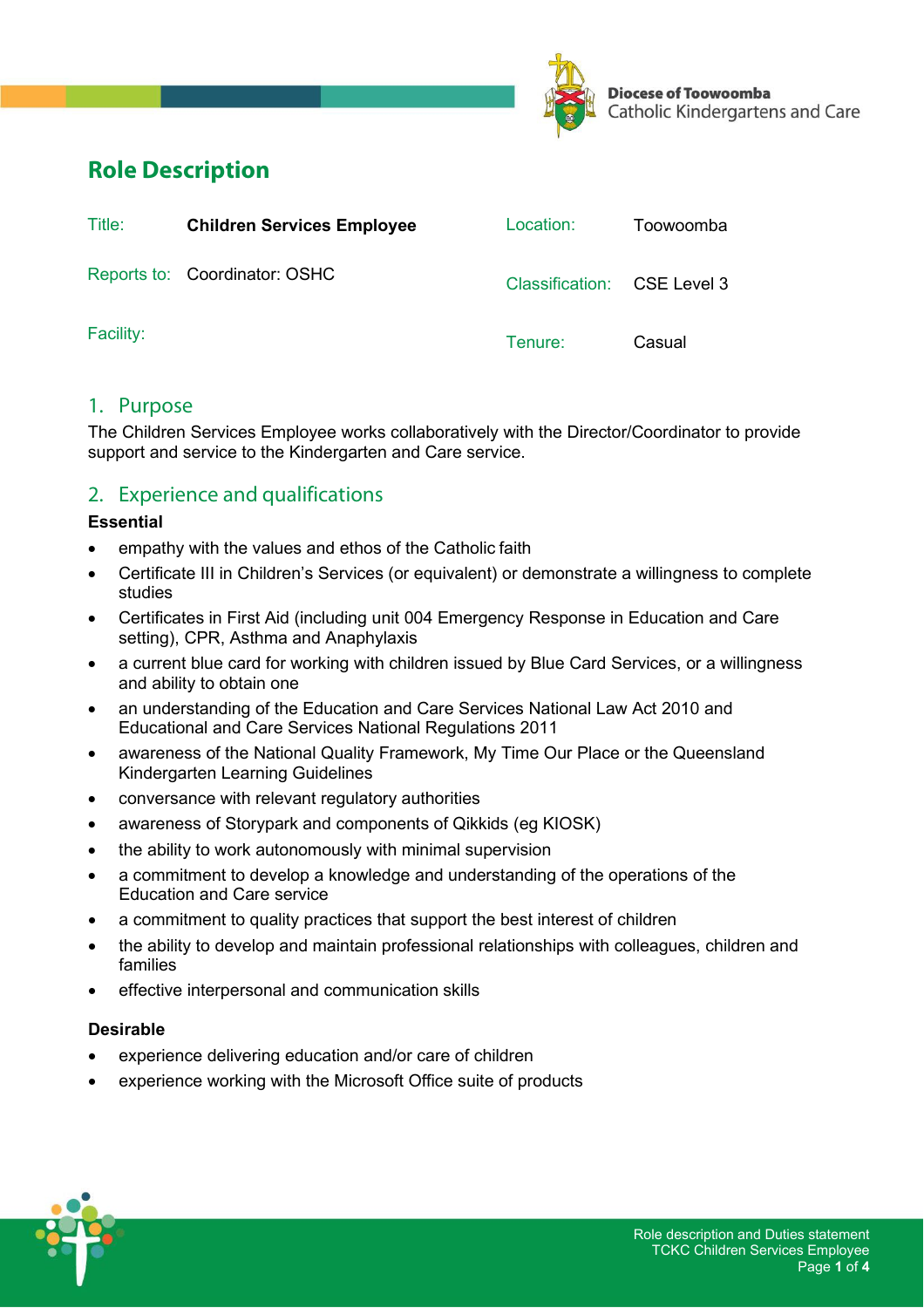## 3. Key result areas

- 3.1 support children, families and the community
- 3.2 contribute to safety
- 3.3 actively participate in the workplace
- 3.4 collaborate and communicate with others to ensure that high professional standards are met
- 3.5 contribute to and promote the development, alignment, attainment and review of the strategic goals for the Diocese of Toowoomba Catholic Kindergartens and Care (TCKC)
- 3.6 complete other duties that are directed as needs change or grow if the duties are consistent with the purpose of this position and any relevant legal and/or industrial obligations

## 4. Statement of responsibility

While at work the role holder must

- take reasonable care for his or her own health and safety
- take reasonable care that his or her acts or omissions do not adversely affect the health and safety of other persons
- comply, so far as the role holder is reasonably able, with any reasonable instruction that is given by the person conducting the business or undertaking to allow the person to comply with the Work Health and Safety Act
- cooperate with any reasonable policy or procedure of the person conducting the business or undertaking relating to health or safety at the workplace that has been notified to workers.

## 5. Statement of duties

The information detailed above is an accurate reflection of this role. Attached to this role description is a **duties statement** that covers a selection of activities in which the incumbent might engage. The list is neither prescriptive nor exhaustive.

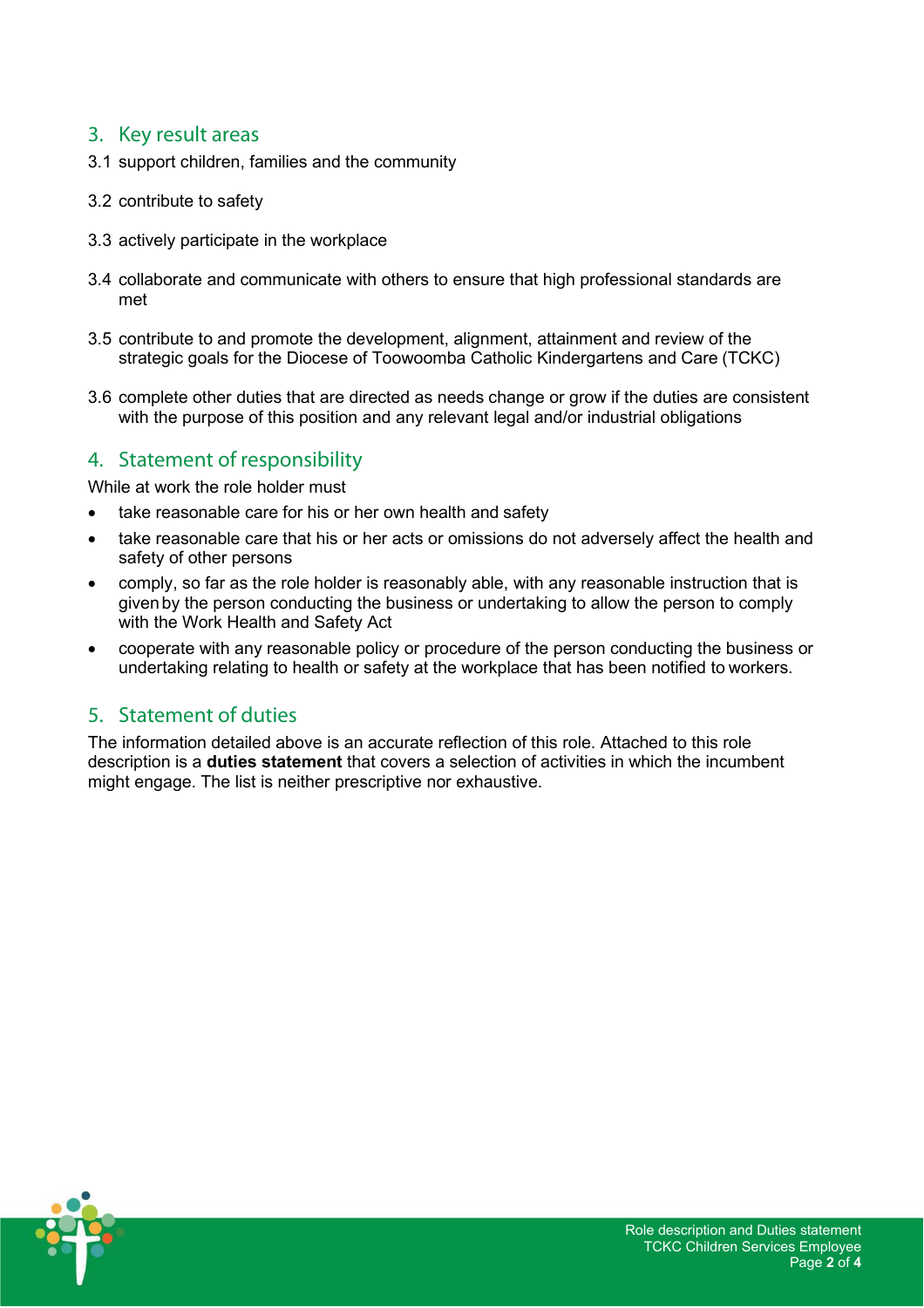# **Duties statement**

## Children Services Employee

### **3.1 Support children, families, and the community**

- ensure the provision of a safe, caring environment
- contribute to positive relationships with the local community and participate as a member of regional team
- foster positive interactions with and in support of children, parents, and families
- support the Director/Coordinator in the preparation, implementation, and evaluation of programs consistent with current legislation and frameworks
- provide an environment that values children and supports their learning through play
- model and support positive interactions with children
- support the Director/Coordinator to lead a service that reflects the National Quality **Standards**
- maintain an awareness of the National Quality Framework, the Education and Care Services National Law Act 2010 and Educational and Care Services National Regulations 2011

### **3.2 Contribute to safety**

- comply with the child protection processes and guidelines including setting appropriate boundaries and practices which safeguard children
- comply with all relevant Work Health and Safety legislation and Australian Standards
- identify and control hazards and participate in the risk management process
- ensure the environment is healthy and safe, including, but not limited to, the physical environment, food preparation and hygiene

### **3.3 Actively participate in the workplace**

- demonstrate an understanding and willingness to work in an environment that is guided by the Catholic ethos and values
- act professionally at all times as described in the TCKC Code of Conduct
- adhere to all regulations, policies, and procedures
- contribute to continuous improvement processes
- provide accurate information and advice
- acknowledge mistakes and learn from them, seeking guidance and advice when required
- remain positive and respond to pressure in a calm manner
- seek feedback from others and act on constructive feedback
- understand areas of strength, work with supervisors and line managers to identify development needs, and participate actively in professional and personal development
- reflect on own behaviour and recognise the impact on others
- show initiative and do what is required
- focus on achieving outcomes even in difficult circumstances